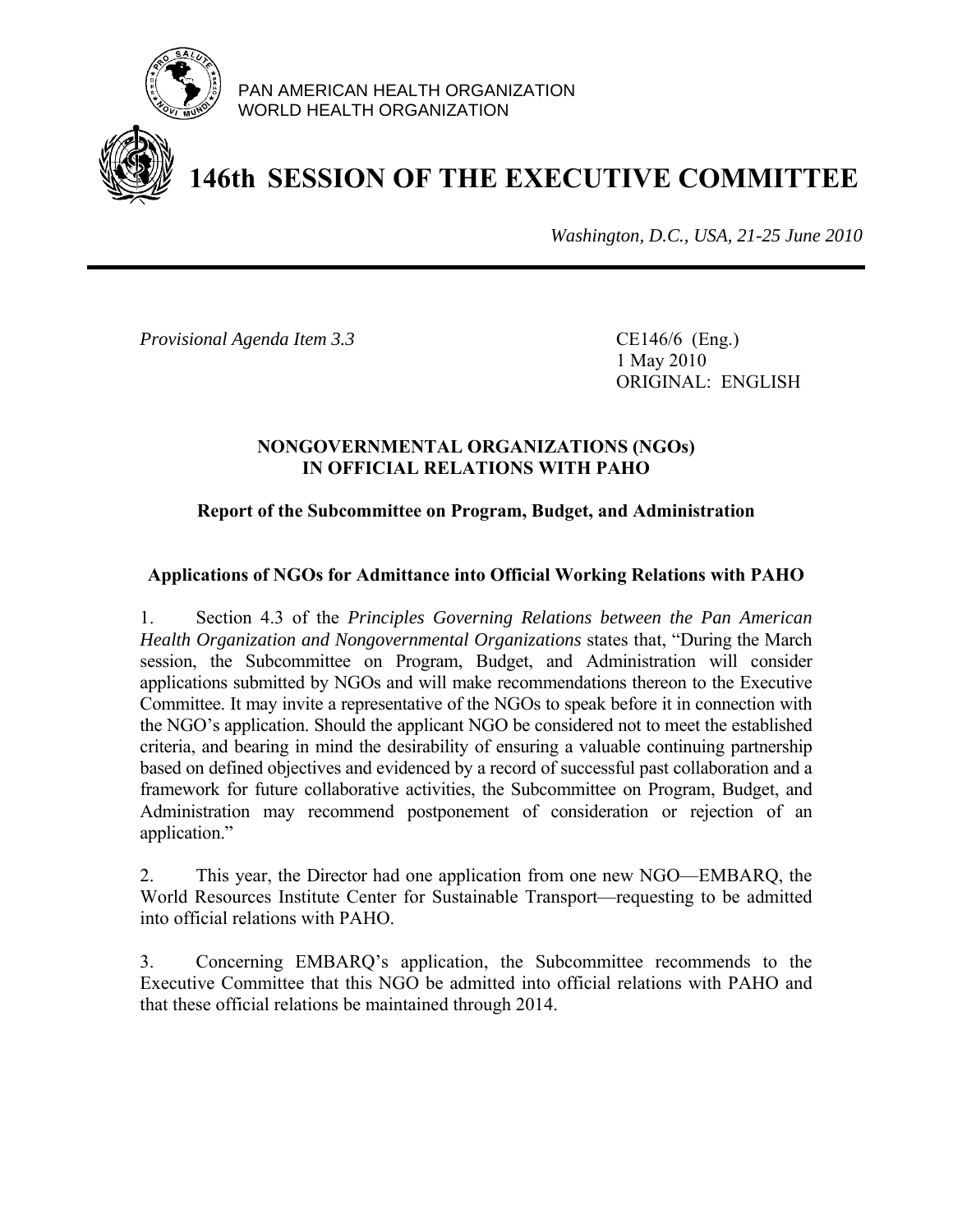CE146/6 (Eng.) Page 2

# **Review of the NGOs in Official Relations with PAHO**

4. The Subcommittee on Program, Budget, and Administration (SPBA), composed of the Delegates of Barbados, Bolivia, Cuba, Guatemala, Mexico, Saint Vincent and the Grenadines, and the United States of America considered the background paper prepared by the Bureau. This background paper contained a profile of the NGOs in official relations with PAHO and a report of their collaborative activities with PAHO.

5. Section 5 of the *Principles Governing Relations between the Pan American Health Organization and Nongovernmental Organizations* states that, "The Subcommittee on Program, Budget, and Administration will normally review collaboration with each NGO with which PAHO has official working relations every four years and, based on the results of the biennial work plans and activities undertaken during the period under review and on the proposed work plan for the next four-year period, shall make a recommendation to the Executive Committee on the desirability of maintaining these relations."

6. The Director submitted to the SPBA a report on two inter-American, nongovernmental organizations whose relations with PAHO were due for the four-year review. The information submitted by the NGOs in support of their applications for continuing their official formal relations, together with the Director's analysis, were made available to the members of the Subcommittee.

7. The two NGOs in question are:

- the Latin American Confederation of Clinical Biochemistry (COLABIOCLI), and
- the National Alliance for Hispanic Health.

8. Concerning the two NGOs in question, the Subcommittee recommends to the Executive Committee that these official relations be maintained through 2014.

# **Action by the Executive Committee**

9. The Committee, after reviewing the information provided, is invited to consider adoption of the proposed resolution recommended by the Fourth Session of the Subcommittee on Program, Budget, and Administration presented in Annex B.

# Annexes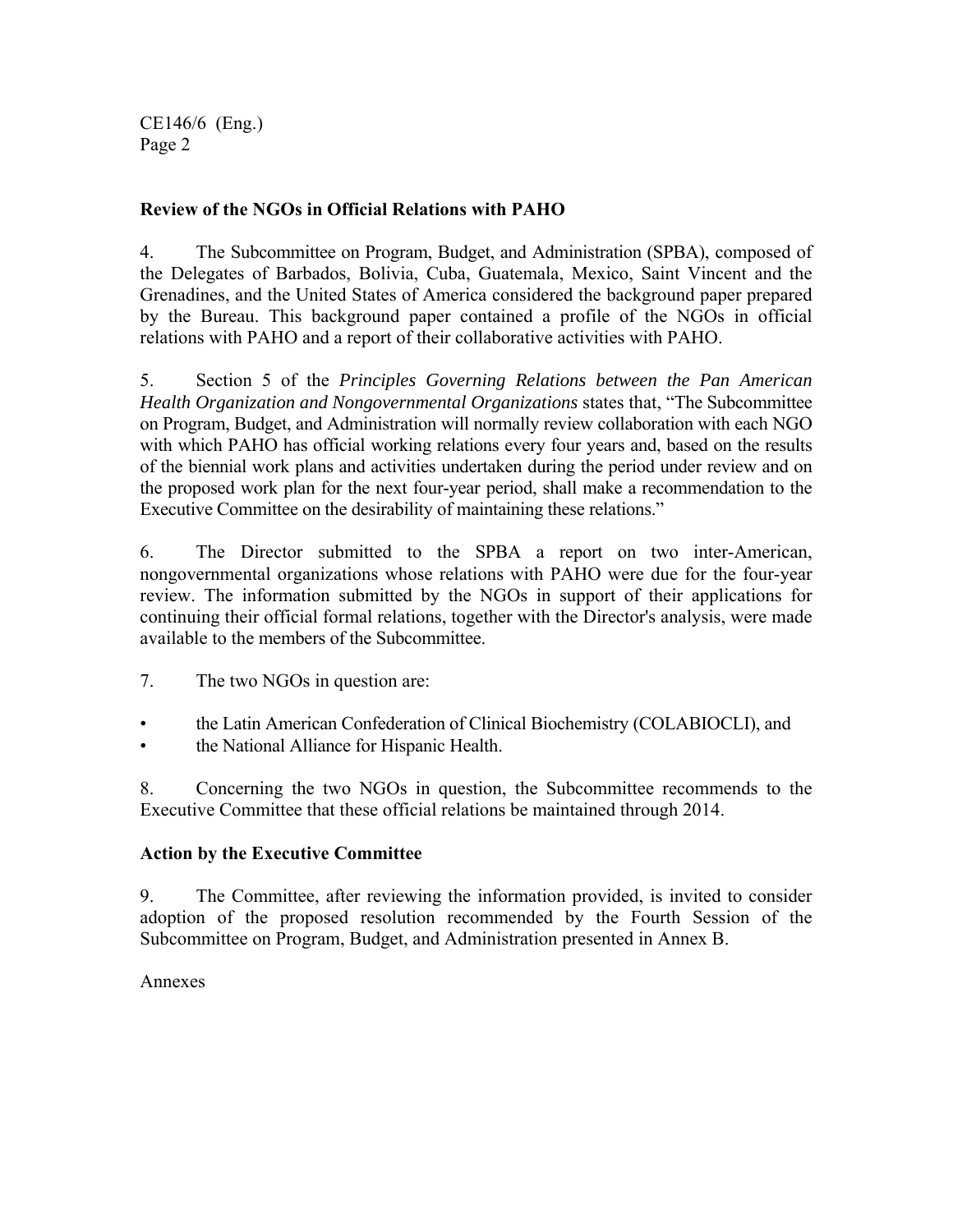

# PAN AMERICAN HEALTH ORGANIZATION  *Pan American Sanitary Bureau, Regional Office of the* WORLD HEALTH ORGANIZATION

CE146/6 (Eng.) Annex A

### **ANALYTICAL FORM TO LINK AGENDA ITEM WITH ORGANIZATIONAL MANDATES**

**1. Agenda item:** 3.3. Nongovernmental Organizations in Official Relations with PAHO.

#### **2. Responsible unit:** DD/ERP

#### **3. Preparing officer:** James Hill

#### **4. List of collaborating centers and national institutions linked to this Agenda item:**

N.A.

#### **5. Link between Agenda item and Health Agenda for the Americas 2008-2017:**

These three NGOs would enable PAHO to carry out its technical cooperation under the following lines of action:

- 1. Tackling health determinants (EMBARQ)
- 2. Strengthening the health authority (COLABIOLCI)
- 3. Reducing the risk and burden of disease (National Alliance for Hispanic Health)

#### **6. Link between Agenda item and Strategic Plan 2008−2012:**

The relevant technical area has thoroughly reviewed the work plan presented by EMBARQ, and has concluded that it reflects one of PAHO's most important priorities under Strategic Objective 3 of the Strategic Plan 2008−2012 Amended (2009).

COLABIOCLI and PAHO have agreed to collaborate in setting up a system to manage sustainable quality in clinical laboratories of the Americas, and to work together to strengthen the stewardship role of health authorities in the regulation, registry, and qualification/licensing of these laboratories. They also have agreed to develop external evaluation programs of the quality, education, training, continuing, and distance education of human resources and to promote voluntary processes of accreditation of the sector as the most effective means to improve implementation of a system of quality management.

In the next four years, COLABIOCLI and PAHO have agreed to:

- collaborate in setting up a system for managing sustainable quality in the Region's clinical laboratories;
- work to strengthen the health authorities' stewardship role in the regulation, registry, and qualification, and licensing of health laboratories;
- develop programs of external evaluation of the quality, education, training, and continuing and distance education of human resources, and
- promote voluntary processes of accreditation of the sector as the most effective means to improve effective implementation of a system of quality management.

This collaborative plan of action will serve to help PAHO implement Strategic Objective 1 "To reduce the health, social and economic burden of communicable diseases" and Strategic Objective 12 "To ensure improved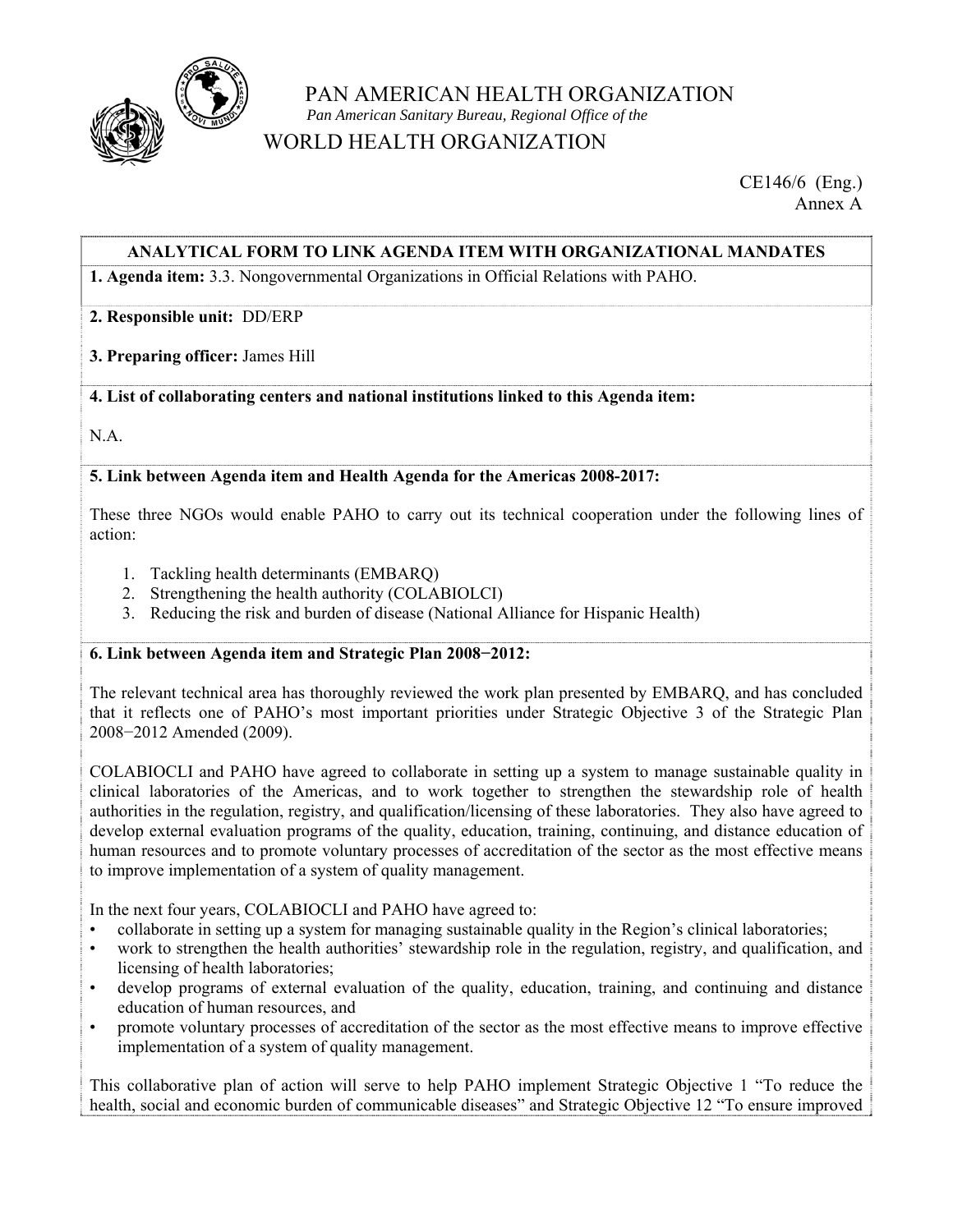access, quality and use of medical products and technologies".

The National Alliance for Hispanic Health and PAHO's relationship will expand to address prevention and control of noncommunicable diseases that particularly affect Hispanic communities in the United States. The Alliance demonstrated its capacity to perform successful community-level work. This joint effort will be based on PAHO's Strategic Plan 2008-2012. Interventions based on PAHO Strategic Objective 3 will include education and advocacy to increase awareness of risk factors for the prevention and control of chronic illnesses, promotion of public and private partnerships, and fostering exchange of information and lessons learned to improve the delivery of culturally and linguistically appropriate health information to Hispanic communities.

The proposed work plan has been discussed with the National Alliance and the technical area has endorsed it.

#### **7. Best practices in this area and examples from countries within the Region of the Americas:**

N.A.

#### **8. Financial implications of this Agenda item:**

The collaborative work plans of NGOs in official relations with PAHO are financed by the approved budget of the relevant technical areas or by the NGOs' budgets; there are no financial implications beyond the approved Biennial Work Plan.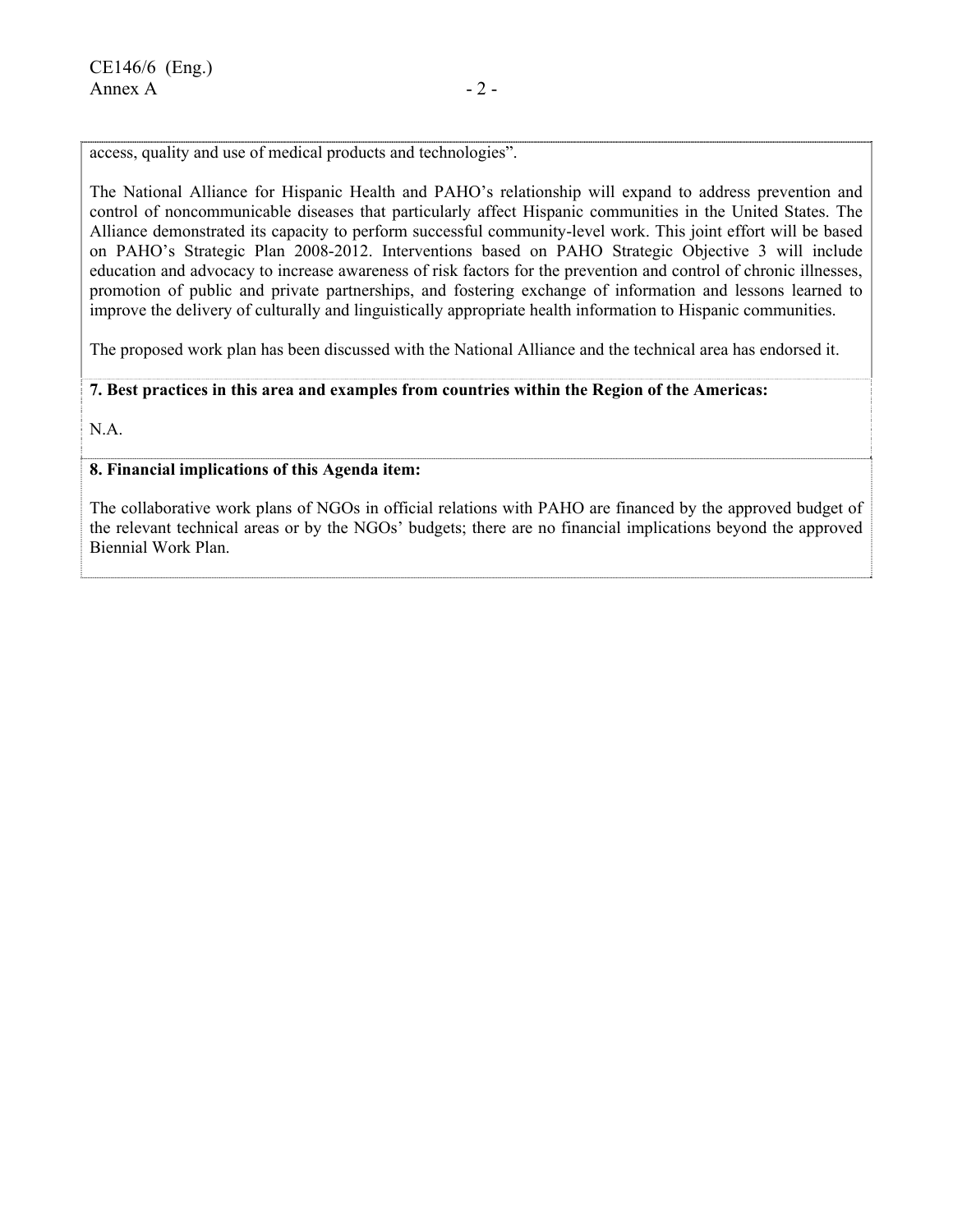

PAN AMERICAN HEALTH ORGANIZATION WORLD HEALTH ORGANIZATION



# **146th SESSION OF THE EXECUTIVE COMMITTEE**

*Washington, D.C., USA, 21-25 June 2010*

CE146/6 (Eng.) Annex B ORIGINAL: ENGLISH

### *PROPOSED RESOLUTION*

### **REVIEW OF NONGOVERNMENTAL ORGANIZATIONS IN OFFICIAL RELATIONS WITH PAHO**

#### *THE 146th SESSION OF THE EXECUTIVE COMMITTEE,*

 Having considered the report of the Subcommittee on Program, Budget, and Administration (Document CE146/4); and

 Mindful of the provisions of the *Principles Governing Relations between the Pan American Health Organization and Nongovernmental Organizations* (Resolution CESS.R1, January 2007),

#### *RESOLVES:*

1. To continue official relations between PAHO and two NGOs—the Latin American Confederation of Clinical Biochemistry (COLABIOCLI) and the National Alliance for Hispanic Health.

2. To admit a new NGO—EMBARQ, the World Resource Institute Center for Sustainable Transport— into official relations with PAHO for a period of four years.

3. To request the Director to:

(a) advise the respective NGOs of the decisions taken by the Executive Committee;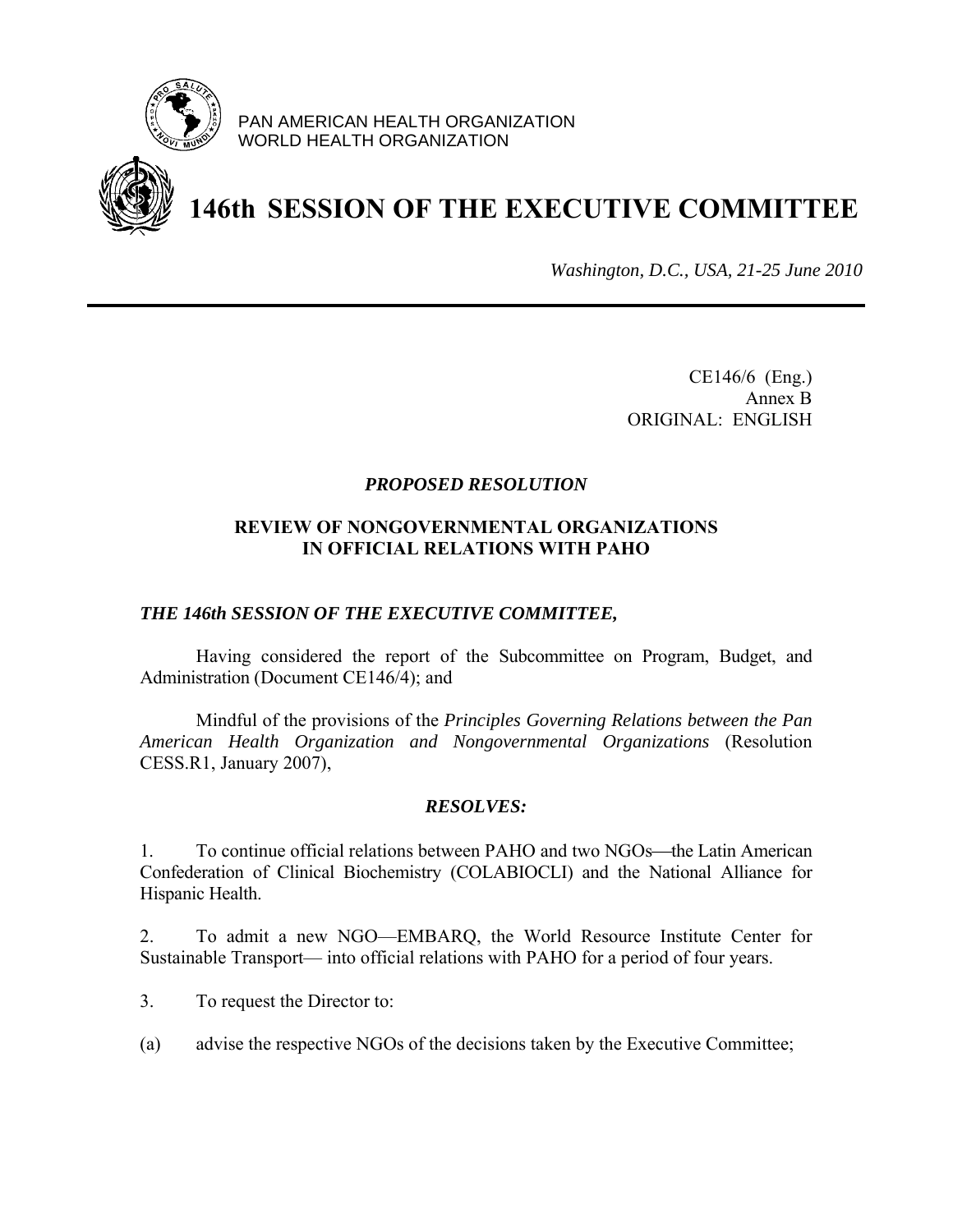- (b) continue developing dynamic working relations with inter-American NGOs of interest to the Organization in areas which fall within the program priorities that the Governing Bodies have adopted for PAHO; and
- (c) continue fostering relationships between Member States and NGOs working in the field of health.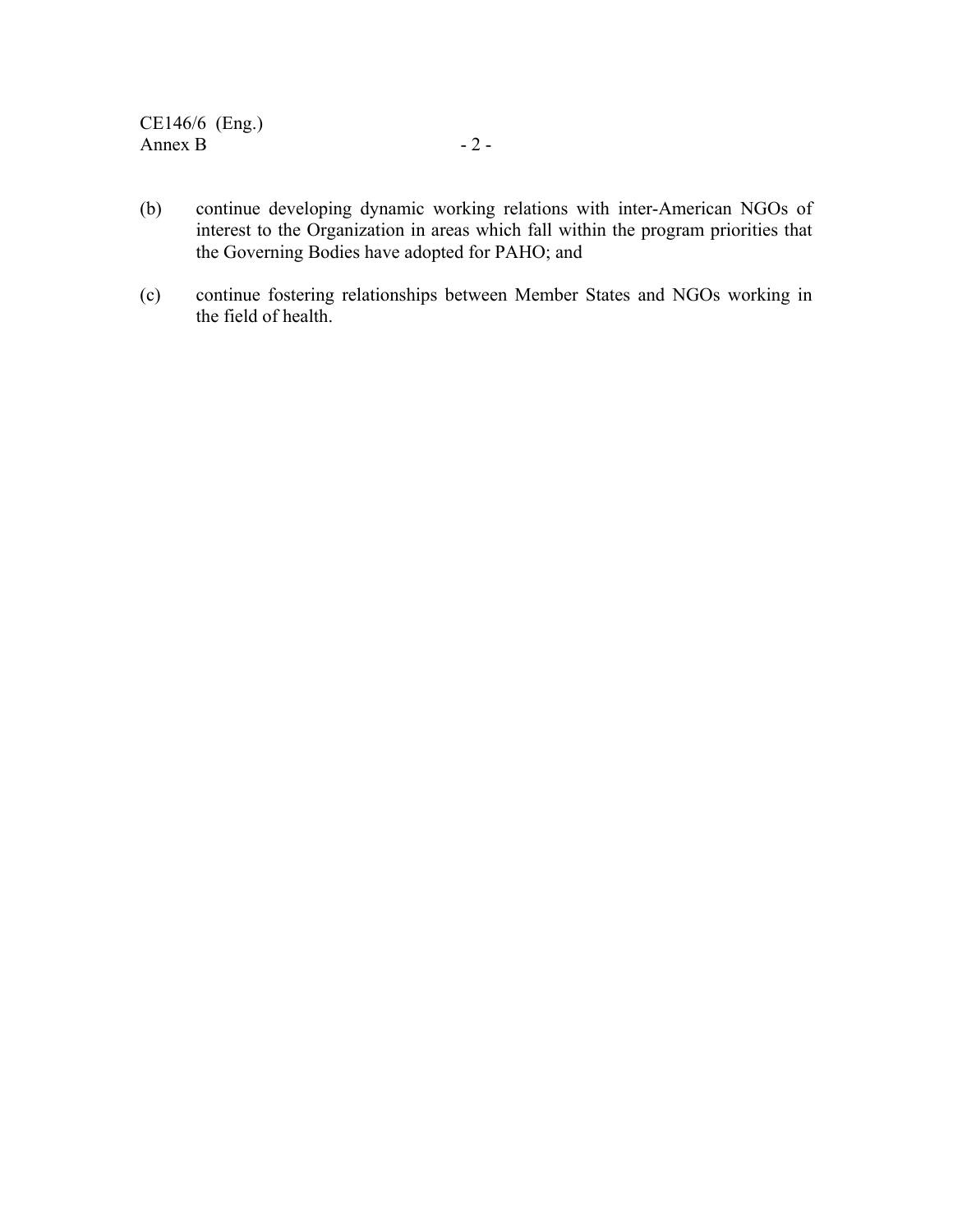

CE146/6 (Eng.) Annex C

# **Report on the Financial and Administrative Implications for the Secretariat of the Proposed Resolution**

**1. Agenda item:** 3.3. Nongovernmental Organizations in Official Relations with PAHO.

- **2. Linkage to Program Budget 2010-2011:** 
	- **(a) Strategic Objectives:** This resolution proposes continuing official relations with the two nongovernmental organizations (NGOs) whose collaborative relationship was reviewed. It furthermore proposes establishing official relations with a new nongovernmental organization. All its collaborative work plans should be linked to one of the work areas or strategic objectives of the Strategic Plan of PAHO, specifically:
		- COLABIOLCI will assist PAHO in implementing Strategic Objectives 1 and 12.<br>• EMBARO will assist PAHO in implementing Strategic Objective 3.
		- EMBARQ will assist PAHO in implementing Strategic Objective 3.
		- National Alliance for Hispanic Health will assist PAHO in implementing Strategic Objective 3, i.e. education and advocacy to increase awareness of risk factors for the prevention and control.

# **(b) Expected result:**

- Updating the regulatory status of clinical laboratories, the upgrading process, external evaluation programs, certification and accreditation in every country of Latin America (COLABIOCLI).
- Five countries influenced by transportation and urban planning policies that positively impact public health (EMBARQ).
- Increased awareness among Hispanic communities in the US about the harmful effects of high dietary sodium. (National Alliance for Hispanic Health).

#### **3. Financial implications**

- **(a) Total estimated cost for implementation over the life span of the resolution (estimated to the nearest US\$ 10,000, including staff and activities):** There are no financial implications for this resolution, as all the NGOs in question will contribute from their budget to achieve the collaborative activities agreed upon with the respective technical areas.
- **(b) Estimated cost for the biennium 2010−2011 (estimated to the nearest US\$ 10,000, including staff and activities):** Not applicable.
- **(c) Of the estimated cost noted in (***b),* **what can be subsumed under existing programmed activities?** Not applicable.